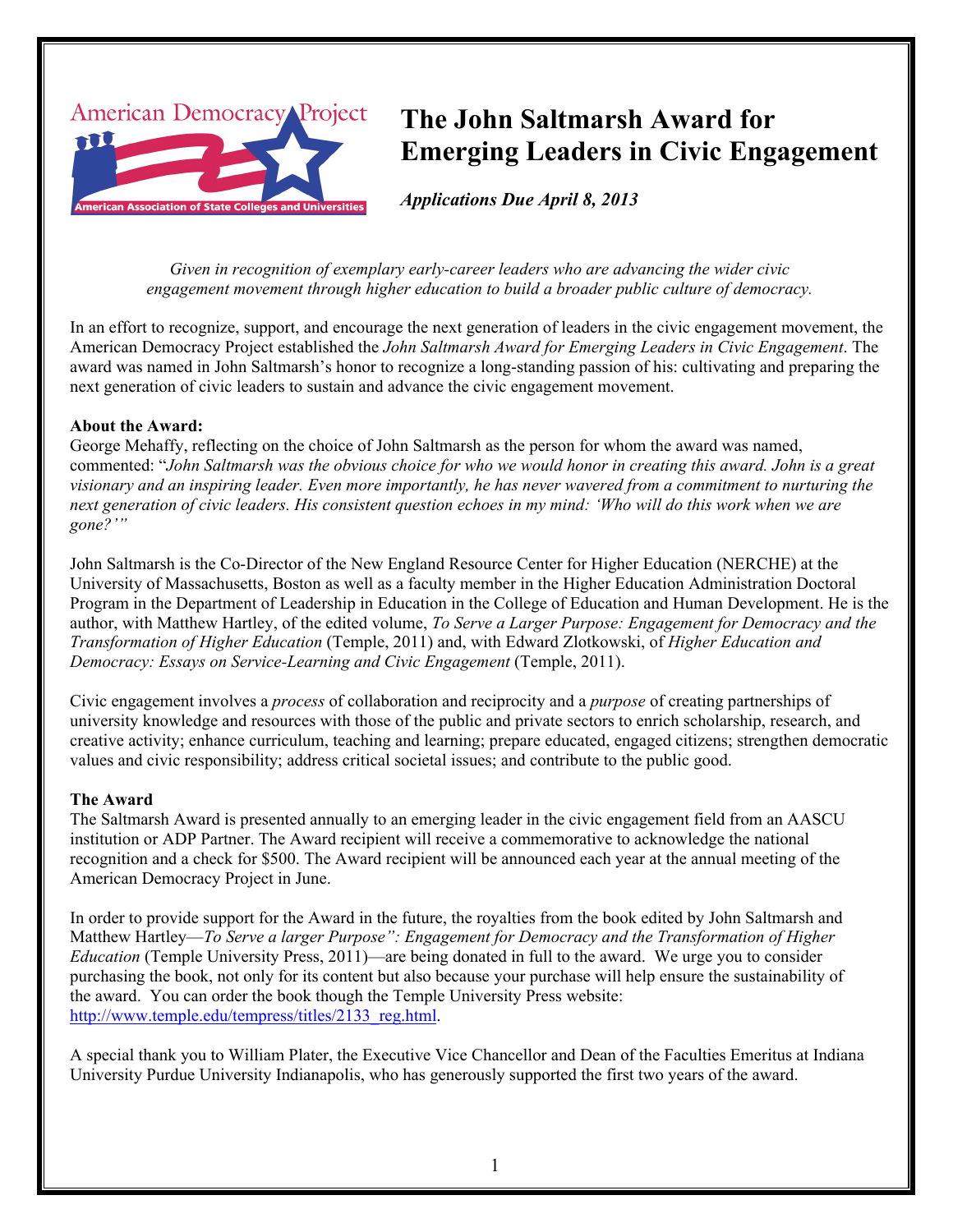# **Previous Recipients**

2012 Emily Janke, Special Assistant for Community Engagement, University of North Carolina at Greensboro

Paul Markham, Assistant Professor and Co-Director at the Institute for Citizenship and Social Responsibility, Western Kentucky University

2011 Cecilia M. Orphan, National Project Manager, American Democracy Project

# **Eligibility**

#### **Nominees should meet the following eligibility requirements:**

- Be an academic professional working in higher education.
- Be in the early phase of their academic career.
- Be a faculty member, staff member, administrator, or graduate student on an AASCU campus, across a group of AASCU campuses, or in an ADP partner organization.

#### **Nominees should also:**

- Demonstrate leadership, or possess extraordinary potential for future leadership, in building the wider civic engagement movement.
- Demonstrate a passion for advancing the civic learning of undergraduates.
- Demonstrate collaborative leadership.
- Practice mentoring of others and commitment to mentoring new leaders.
- Act as an organizational catalyst to change higher education and to model leadership for change.
- Make an intellectual contribution to the development of the field and the movement.

#### **Nomination and Selection Process**

Emerging Leaders may be nominated by anyone. The nomination consists of the following: a complete cover sheet, a vitae or resume no longer than five (5) pages; and no more than five (5) additional pages of documentation in the form of a description of the nominee's achievements, supporting letters, etc. All nomination materials should be collected and emailed in a single .pdf file.

#### **Materials must be submitted electronically by no later than Monday, April 8, 2013.**

#### **The Recipient is expected to**:

- Attend the American Democracy Project annual meeting to receive their award (June 6-8, 2013 in Denver, Colorado)
- Present a session at the American Democracy Project annual meeting
- Submit original work or a written piece on leadership for engagement to the *eJournal of Public Affairs*

Materials should be emailed to: Jennifer Domagal-Goldman, National Manager, American Democracy Project, American Association of State Colleges and Universities at domagalj@aascu.org.

AASCU's American Democracy Project will oversee the selection process. A three-person review committee will be appointed, normally consisting of past award winners, to recommend the awardee. For further information about the award, contact Jennifer Domagal-Goldman at AASCU: 202.478.7833 or domagalj@aascu.org.